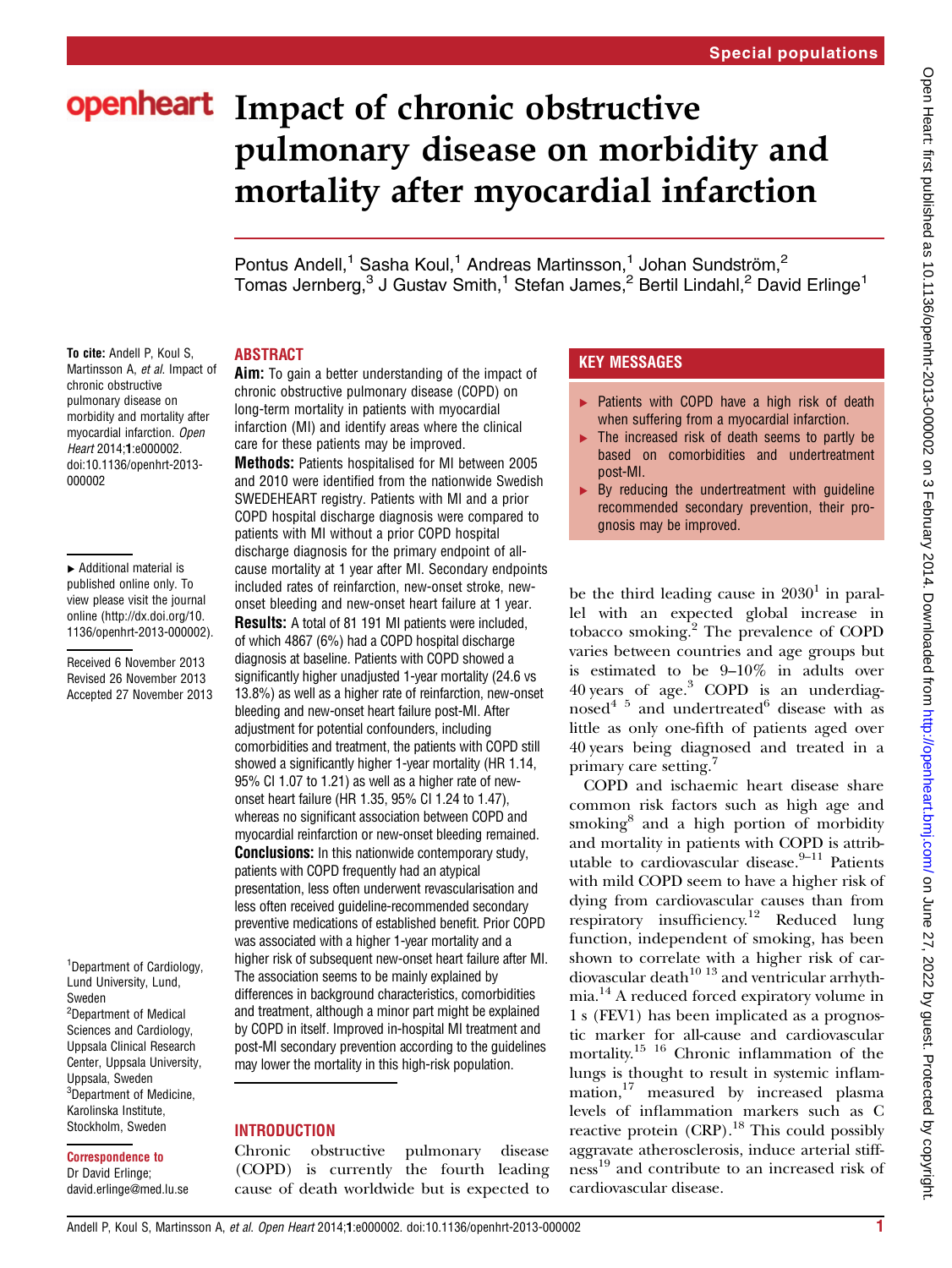When suffering from a myocardial infarction (MI), patients with COPD often have comorbidities and commonly present with atypical symptoms, such as dyspnoea, which may result in diagnostic difficulties and delayed treatment leading to a worse prognosis.<sup>20</sup> Furthermore, they are less likely to receive reperfusion therapy during hospitalisation<sup>21</sup> and other MI therapies of proven benefit.<sup>22</sup>

The aim of the present study was to characterise the population with MI with a concurrent COPD diagnosis and investigate the prognostic impact of COPD when suffering from an MI, in a contemporary patient population with widespread use of percutaneous coronary intervention (PCI) and dual antiplatelet inhibition.

#### MATERIALS AND METHODS Study sample

Consecutive patients with MI admitted to Swedish coronary care units and entered in the nationwide Swedish Web-system for Enhancement and Development of Evidence-based care in Heart disease Evaluated According to Recommended Therapies  $(SWEDEHEART)^{23}$  registry between 2005 and 2010 were available for analyses. The study population consisted of a total of 81 191 patients with MI, including ST elevation myocardial infarction (STEMI) and non-STEMI. Of these patients, 4867 (6%) had a previous COPD hospital discharge diagnosis while 76 324 did not. The COPD diagnoses were based on International Classification of Diseases (ICD) codes that can be found in online supplementary table S1.

The SWEDEHEART registry enrols consecutive patients admitted to a coronary care unit because of symptoms suggestive of an acute coronary syndrome. On admission, patients receive written information about SWEDEHEART and other quality-of-care registries; patients are permitted to deny participation in the registry, although few of them exercise this right. According to Swedish law, written consent is not required because quality control is an inherent element of hospital healthcare. Research based on the registry is approved by an institutional ethics committee and all personal identifiers are removed from the SWEDEHEART data file when used for research purposes. Information is collected prospectively regarding baseline characteristics such as age and smoking status as well as ECG findings, examinations, interventions, in-hospital complications, discharge medication and diagnoses.<sup>23</sup> Information on time of death was obtained from the Swedish National Cause of Death Registry. Information regarding medical history, including previous COPD diagnoses, and re-admissions for reinfarction, stroke or bleeding was obtained from the Swedish National Patient Registry, <sup>24</sup> which includes diagnoses for all patients hospitalised in Sweden from 1987 and forward. Since 2001, the specialised outpatient care is also included. The validity of COPD diagnoses in the Swedish National Patient Registry has recently been reported to be good, with a diagnosis likely to be misclassified in less than  $10\%$ <sup>25</sup>

## **Endpoints**

The primary analysis tested the relationship between a prior COPD hospital discharge diagnosis and the primary endpoint of all-cause mortality during 1 year of follow-up after the initial coronary care unit hospitalisation. Secondary endpoints included 1-year re-admission for reinfarction, defined as a new hospitalisation with an MI diagnosis, new-onset admission for stroke, new-onset bleeding and new-onset heart failure. The corresponding ICD codes that the secondary endpoints are based on can be found in online supplementary table S1.

## Statistical analyses

Rates of predefined endpoints in patients with and without a prior COPD hospital discharge diagnosis were calculated with the Kaplan-Meier estimator. Univariate and multivariate HRs were estimated using the Cox proportional hazards models. Covariates were tested for proportionality by visual inspection. Adjustments for potential confounders were performed stepwise in two models, the first including age, sex, smoking status and comorbidities (previous MI, previous stroke, heart failure, renal failure, hypertension, diabetes, peripheral artery disease, cancer and previous bleeding). The second model also included treatments during hospitalisation and at discharge (heparin, fondaparinux, dalteparin, enoxaparin, GPIIbIIIa-inhibitors, β-blockers, balloon angioplasty, coronary stenting, as well as discharge medications including ACE inhibitors, angiotensin II receptor blockers, aspirin, clopidogrel, prasugrel, β-blockers, calcium channel blockers, digoxin, diuretics, statins, nitrates and warfarin). The selection of covariates included in these models was performed with the use of a direct acyclical graph<sup>26</sup> via a web-based tool [\(http://www.](http://www.dagitty.net) [dagitty.net\)](http://www.dagitty.net), as illustrated in online supplementary figure S1. Differences between continuous variables were evaluated using the Student t test. Differences between categorical variables were analysed with the Pearson  $\chi^2$  test. All tests were two-sided with a p value for significance <0.05. All analyses were performed in SPSS (SPSS V.20, IBM SPSS statistics).

## **RESULTS**

#### Patient characteristics

Baseline characteristics for patients with MI and without COPD are outlined in table 1. Many variables differ between the two groups. The mean age was 5 years higher in patients with COPD as well as a threefold higher prevalence of prior heart failure. Furthermore, there was a more than twice as high proportion of renal failure, peripheral artery disease and cancer in patients with COPD. Patients with COPD were also more likely to have suffered from previous MI and stroke as well as being treated with more cardiovascular medications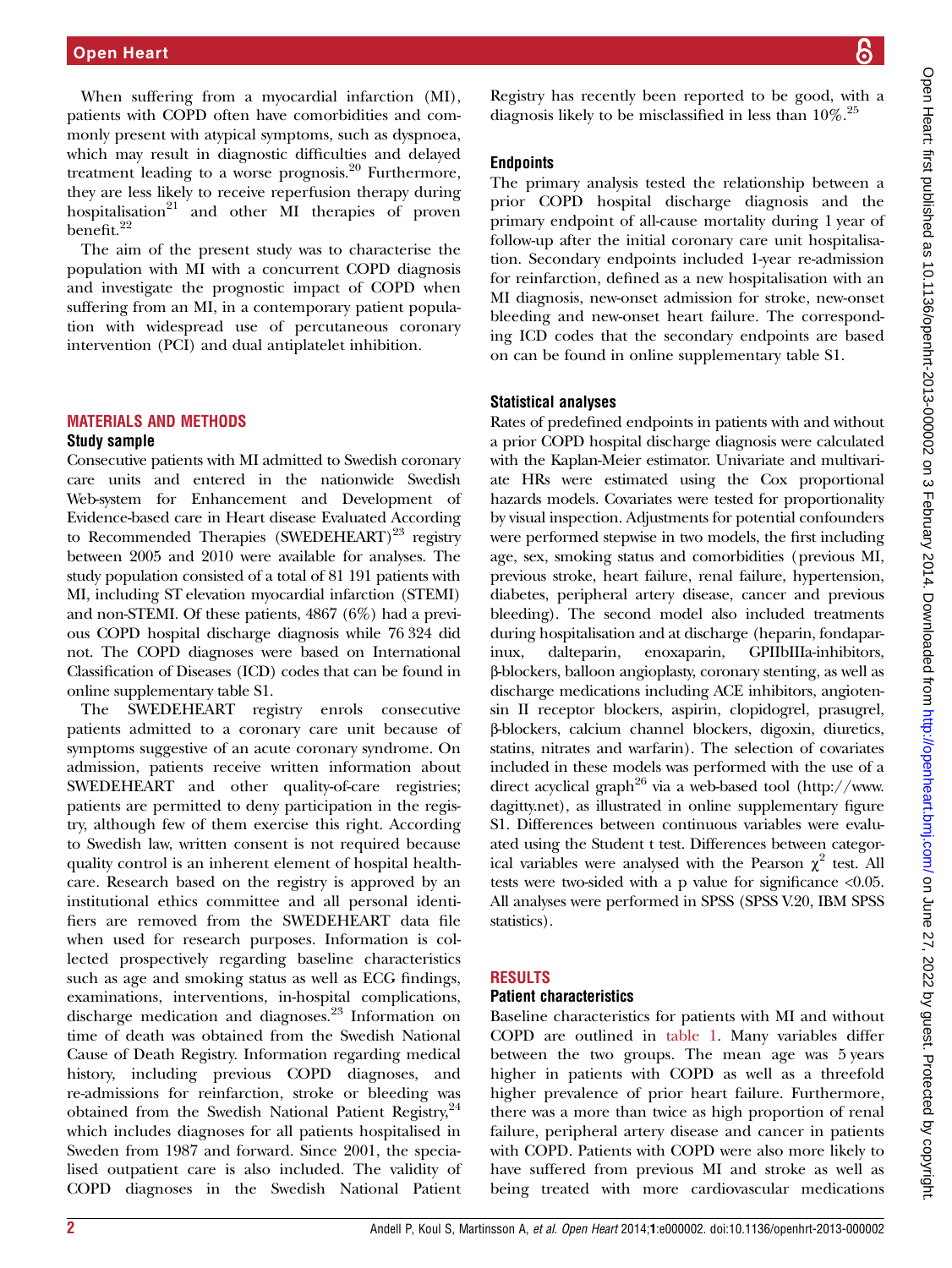|          | Table 1 Baseline characteristics of 81 191 consecutive patients with MI with and without COPD in Sweden between 2005 |  |  |
|----------|----------------------------------------------------------------------------------------------------------------------|--|--|
| and 2010 |                                                                                                                      |  |  |

|                                   | <b>Non-COPD</b> | <b>COPD</b>    | p Value |
|-----------------------------------|-----------------|----------------|---------|
| Number of patients                | 76 324 (94.0)   | 4867 (6.0)     |         |
| Age                               | $70 + 13$       | $75 \pm 9$     | < 0.001 |
| Female gender                     | 27 466 (36.0)   | 2239 (46.0)    | < 0.001 |
| Body mass index (n=55 516)        | $26.7 + 4.7$    | $25.4 \pm 5.4$ | < 0.001 |
| Smoking status (n=80 879)         |                 |                | < 0.001 |
| <b>Current smoker</b>             | 16 522 (21.7)   | 1596 (32.9)    |         |
| Ex-smoker                         | 20 791 (27.3)   | 2222 (45.9)    |         |
| Never smoked                      | 31 850 (41.9)   | 681 (14.1)     |         |
| <b>Unknown</b>                    | 6872 (9.0)      | 345(7.1)       |         |
| Comorbidities                     |                 |                |         |
| <b>Previous MI</b>                | 5990 (7.8)      | 665 (13.7)     | < 0.001 |
| Previous stroke                   | 6904 (9.0)      | 650 (13.4)     | < 0.001 |
| <b>Heart failure</b>              | 4836 (6.3)      | 983 (20.2)     | < 0.001 |
| <b>Renal failure</b>              | 1478 (1.9)      | 231(4.7)       | < 0.001 |
| <b>Hypertension</b>               | 14 848 (19.5)   | 1537 (31.6)    | < 0.001 |
| <b>Diabetes</b>                   | 14 613 (19.1)   | 999 (20.5)     | 0.018   |
| Peripheral artery disease         | 3121(4.1)       | 498 (10.2)     | < 0.001 |
| Cancer                            | 1638(2.1)       | 258(5.3)       | < 0.001 |
| Previous bleeding                 | 3541 (4.6)      | 428 (8.8)      | < 0.001 |
| <b>Prior CABG</b>                 | 2625(3.4)       | 208(4.3)       | 0.002   |
| <b>Prior PCI</b>                  | 1548 (2.0)      | 127(2.6)       | 0.006   |
| <b>Prior medication before MI</b> |                 |                |         |
| <b>ACE</b> inhibitor              | 12 216 (16.0)   | 967 (19.9)     | < 0.001 |
| Angiotensin II receptor blocker   | 7894 (10.5)     | 580 (12.1)     | < 0.001 |
| <b>Aspirin</b>                    | 23 023 (30.2)   | 1913 (39.3)    | < 0.001 |
| Clopidogrel                       | 2603(3.4)       | 217(4.5)       | < 0.001 |
| <b>B-blocker</b>                  | 23 315 (30.6)   | 1544 (31.7)    | 0.161   |
| Calcium channel blocker           | 11 615 (15.2)   | 878 (18.0)     | < 0.001 |
| <b>Digitalis</b>                  | 1918(2.5)       | 290(6.0)       | < 0.001 |
| <b>Diuretic</b>                   | 17 170 (22.5)   | 1910 (39.2)    | < 0.001 |
| <b>Statin</b>                     | 14 452 (18.9)   | 1069 (22.0)    | < 0.001 |
| <b>Nitrate</b>                    | 6331 (8.3)      | 630 (12.9)     | < 0.001 |
| Warfarin                          | 2816 (3.7)      | 275(5.7)       | < 0.001 |

The mean and SD are presented for continuous variables and count and percentage for categorical variables. CABG, coronary arterial bypass graft surgery; COPD, chronic obstructive pulmonary disease; MI, myocardial infarction; PCI, percutaneous coronary intervention.

than the patients with non-COPD at baseline, with the exception of β-blockers.

## Clinical presentation, laboratory findings and ECG changes

The pattern of symptoms differed between the two groups, as shown in table 2. Patients in the COPD group presented more frequently with dyspnoea and less frequently with chest pain as the main presenting symptom compared to patients without COPD. For the patients with COPD, the mean heart rate was higher, while the lab findings revealed lower mean total cholesterol and low-density lipoprotein levels with a higher mean CRP value. More often, the presenting ECG showed atrial fibrillation or flutter in the COPD group and the QRS complex revealed higher percentages of left bundle branch block and right bundle branch block. In contrast, ST elevation was more frequent in the non-COPD group.

## Treatments, angiographic findings, complications during hospitalisation and discharge medications

The in-hospital characteristics for patients with MI with and without COPD are outlined in table 3. Invasive investigation and treatments in the form of coronary angiography, balloon angioplasty and stenting were less frequent among patients with COPD while the rate of coronary arterial bypass graft surgery did not differ. The indications for PCI differed between the groups, with STEMI being more prevalent among patients in the non-COPD group while the extent of coronary disease was similar.

Continuous positive airway pressure usage was more common for the COPD group as well as a bleeding requiring transfusion and/or surgery. Patients in the COPD group were also more likely to be discharged with atrial flutter or atrial fibrillation as well as with a lower left ventricular ejection fraction.

Patients with COPD were discharged with fewer medications that have been proven to reduce mortality such as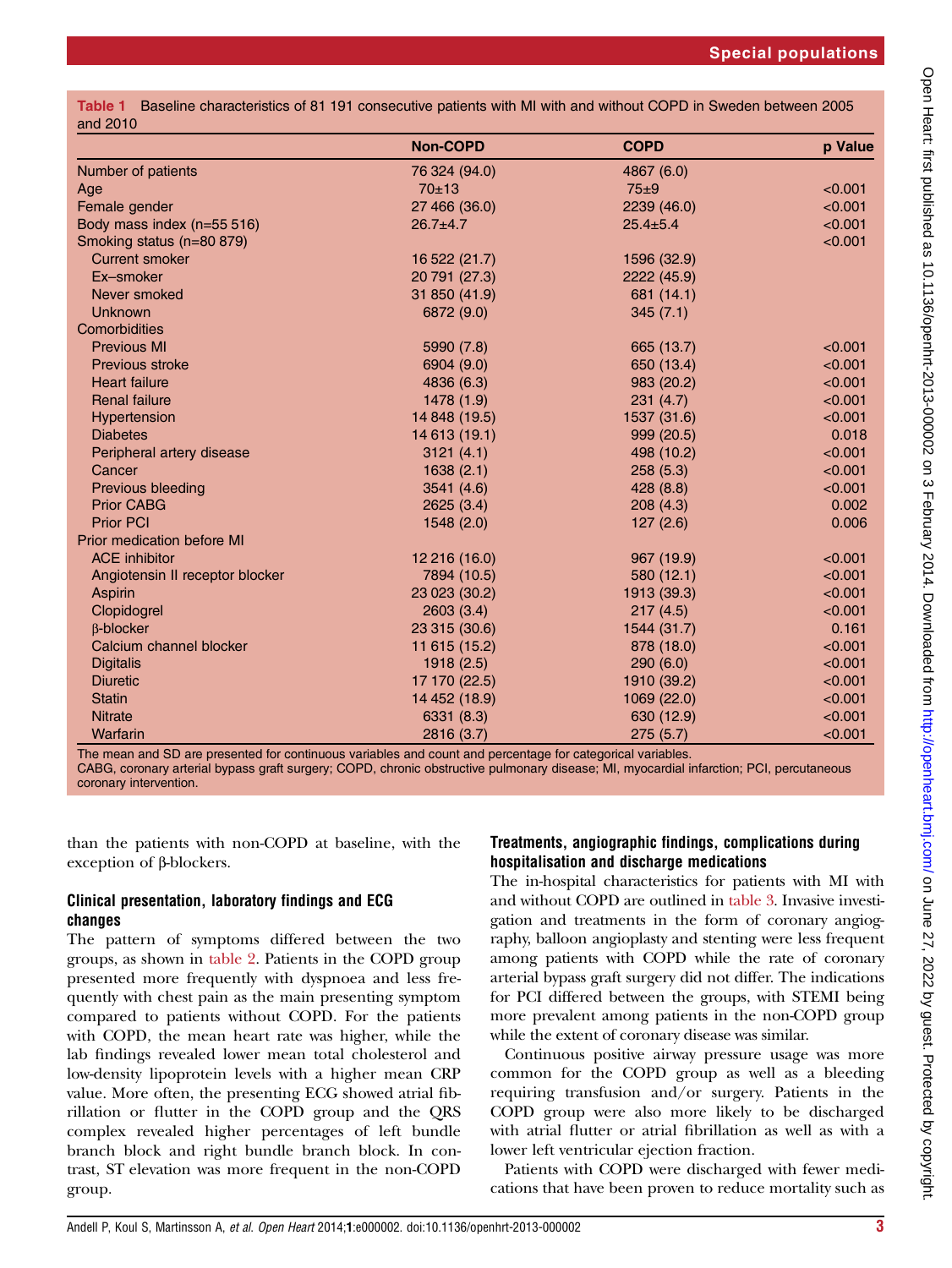|                                    | <b>Non-COPD</b> | <b>COPD</b>   | p Value |
|------------------------------------|-----------------|---------------|---------|
| Number of patients                 | 76 324 (94.0)   | 4867 (6.0)    |         |
| <b>Presenting symptoms</b>         |                 |               | < 0.001 |
| Chest pain                         | 63 143 (82.9)   | 3191 (65.6)   |         |
| Dyspnoea                           | 5429(7.1)       | 1092 (22.5)   |         |
| Cardiac arrest                     | 836(1.1)        | 45 (0.9)      |         |
| Other                              | 6343 (8.3)      | 505 (10.4)    |         |
| Delays from symptom onset          |                 |               |         |
| Symptom onset to ER <12 h          | 41 897 (88.7)   | 2461 (87.6)   | 0.092   |
| Symptom onset to ICCU <12 h        | 60 084 (87.4)   | 3508 (84.0)   | < 0.001 |
| Symptom onset to PCI <12 h         | 17 623 (91.9)   | 690 (91.1)    | 0.488   |
| <b>Clinical findings</b>           |                 |               |         |
| Pulmonary oedema                   | 1542(2.1)       | 140(3.0)      | < 0.001 |
| <b>Heart</b> rate                  | $80 + 23$       | $90+25$       | < 0.001 |
| Systolic blood pressure            | $147 + 30$      | $141 \pm 30$  | < 0.001 |
| Diastolic blood pressure           | $84 + 17$       | $80 + 18$     | < 0.001 |
| Lab findings                       |                 |               |         |
| <b>Total cholesterol</b>           | $5.1 \pm 1.2$   | $4.8 \pm 1.2$ | < 0.001 |
| <b>LDL</b>                         | $3.1 \pm 1.1$   | $2.8 + 1.0$   | < 0.001 |
| <b>HDL</b>                         | $1.2 \pm 0.4$   | $1.3 \pm 0.5$ | < 0.001 |
| Creatinine                         | $95 + 57$       | $100 \pm 60$  | 0.001   |
| <b>CRP</b>                         | $25 + 50$       | $38 + 60$     | < 0.001 |
| Hb                                 | $138 + 18$      | $134 \pm 18$  | < 0.001 |
| <b>Presenting ECG</b>              |                 |               |         |
| Rhythm                             |                 |               | < 0.001 |
| <b>Sinus</b>                       | 66 131 (86.7)   | 3958 (81.4)   |         |
| <b>Atrial fibrillation/flutter</b> | 7686 (10.1)     | 706 (14.5)    |         |
| QRS                                |                 |               | < 0.001 |
| Normal                             | 47 474 (62.7)   | 2711 (56.1)   |         |
| <b>LBBB</b>                        | 4329 (5.7)      | 397 (8.2)     |         |
| <b>RBBB</b>                        | 3231(4.3)       | 300(6.2)      |         |
| <b>ST-T</b> segment                |                 |               | < 0.001 |
| <b>Normal</b>                      | 14 595 (19.2)   | 941 (19.4)    |         |
| <b>ST</b> elevation                | 27 012 (35.5)   | 1294 (26.7)   |         |
| ST depression                      | 16 717 (22.0)   | 1205 (24.8)   |         |
| Abnormal T wave                    | 7681 (10.1)     | 528 (10.9)    |         |
| Other                              | 9056 (11.9)     | 791 (16.3)    |         |

The mean and SD are presented for continuous variables and count and percentage for categorical variables.

COPD, chronic obstructive pulmonary disease; CRP, C reactive protein; ER, emergency room; Hb, haemoglobin; HDL, high-density lipoprotein; ICCU, intensive coronary-care unit; LDL, low-density lipoprotein; LBBB, left bundle branch block; PCI, percutaneous coronary

intervention; RBBB, right bundle branch block.

aspirin and other platelet inhibitors as well as β-blockers, statins and ACE inhibitors but more of angiotensin receptor blockers. In contrast, patients in the COPD group were more often discharged with calcium channel blockers, digoxin, diuretics, nitrates and warfarin.

# **Outcomes**

The crude 1-year mortality was significantly higher in the COPD group compared to the non-COPD group, 24.6% vs 13.8% (HR 1.86, 95% CI 1.76 to 1.98), as shown in figure 1 and table 4. After adjusting for differences in baseline characteristics, the mortality remained higher in the COPD group but the HR was significantly lowered (HR 1.32, 95% CI 1.24 to 1.40). After additional adjustment for treatments during hospitalisation and discharge medications, the difference in mortality was further decreased but remained statistically significant (HR 1.14, 95% CI 1.07 to 1.21).

The results of the secondary endpoint analyses are shown in table 4. Patients with COPD had a higher rate of reinfarction 16.6% vs 14.2% (HR 1.17, 95% CI 1.09 to 1.26), new-onset bleeding 4.1% vs 2.8% (HR 1.45, 95% CI 1.25 to 1.69) and new-onset heart failure 17.2% vs 9.7% (HR 1.84, 95% CI 1.70 to 1.99) compared to the non-COPD group in univariate analyses, while there was no difference in the rate of new-onset strokes. However, after adjusting for differences in baseline characteristics, treatment during hospitalisation and discharge medications, no differences in reinfarction rates or new-onset bleeding rates were noted. In contrast, the rate of newonset heart failure remained higher for patients with COPD (HR 1.35, 95% CI 1.24 to 1.47).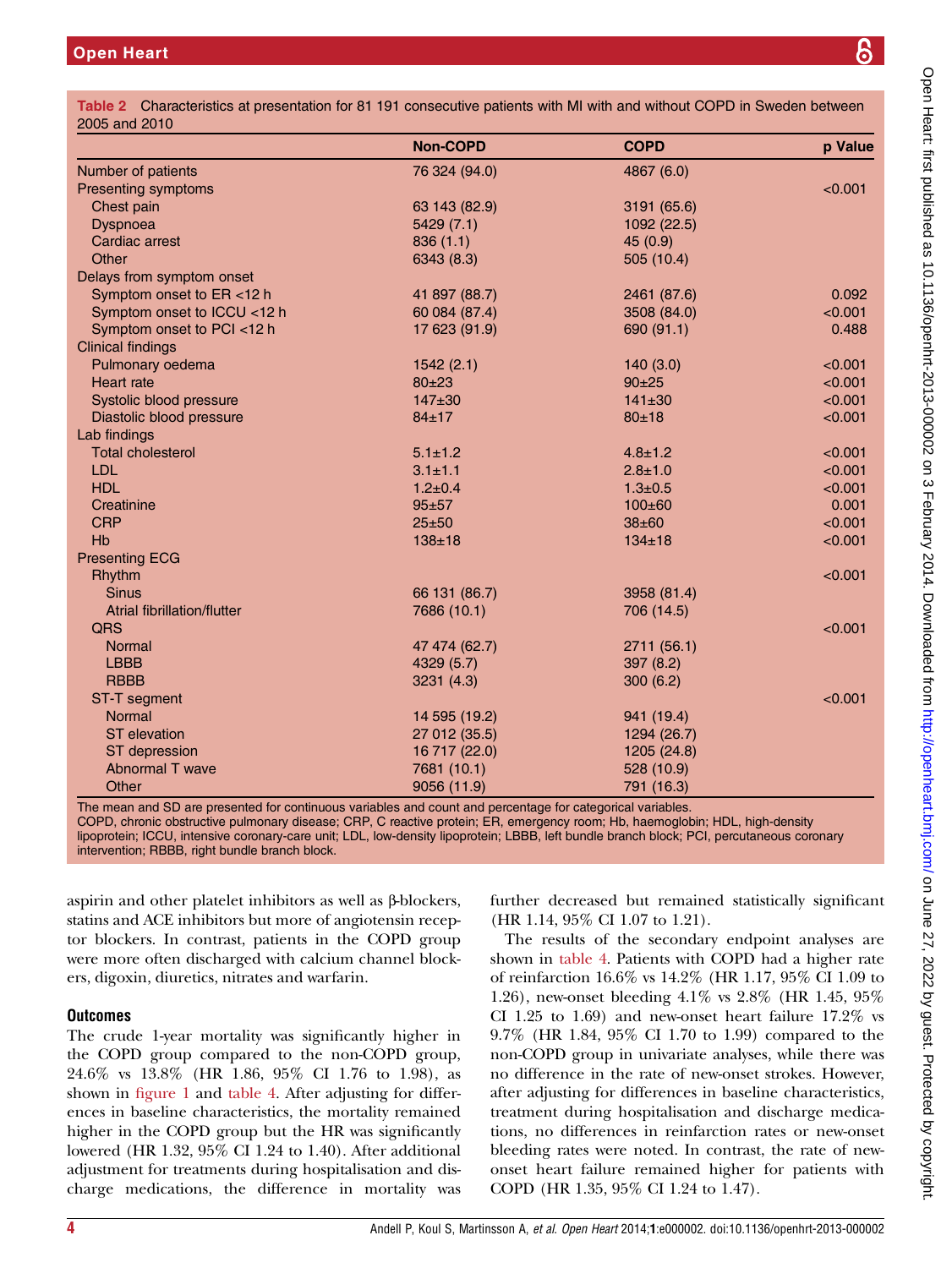|          | Table 3 In-hospital characteristics of 81 191 consecutive patients with MI with and without COPD in Sweden between 2005 |  |  |  |  |  |
|----------|-------------------------------------------------------------------------------------------------------------------------|--|--|--|--|--|
| and 2010 |                                                                                                                         |  |  |  |  |  |

| Number of patients<br>76 324 (94.0)<br>4867 (6.0)<br>Prehospital thrombolysis<br>0.007<br>946(1.4)<br>34(0.8)<br>< 0.001<br>Anticoagulant therapy<br>Heparin<br>5413(7.1)<br>198(4.1)<br>Dalteparin/enoxaparin<br>34 266 (44.9)<br>2311 (47.5)<br>Fondaparinux<br>15 705 (20.6)<br>1147 (23.6)<br><b>GPIIBIIIA-inhibition</b><br>< 0.001<br>Abciximab<br>12 342 (16.2)<br>434 (8.9)<br>Tirofiban<br>1464(1.9)<br>48 (1.0)<br>4078 (5.3)<br>Eptifibatide<br>145(3.0)<br>< 0.001<br>$\beta$ -blocker<br>Intravenous<br>17 746 (23.3)<br>908 (18.7)<br>Oral<br>35 500 (46.5)<br>2072 (42.6)<br>Coronary angiography<br>55 330 (72.5)<br>2697 (55.4)<br>< 0.001<br>Indication for angiography<br>< 0.001<br>Unstable angina/NSTEMI<br>30 015 (54.2)<br>1610 (59.9)<br><b>STEMI</b><br>21 136 (38.2)<br>883 (32.9)<br>Other<br>4251 (7.6)<br>194(7.2)<br>Angiographic findings<br>< 0.001<br>Normal/atheromatosis<br>760 (1.7)<br>47(2.4)<br>1-vessel, no left main disease<br>20 788 (47.3)<br>860 (43.8)<br>2-vessel, no left main disease<br>13 038 (29.7)<br>575 (29.3)<br>3-vessel, no left main disease<br>7534 (17.1)<br>367(18.7)<br>Left main disease<br>226(0.5)<br>14(0.7)<br><b>PCI</b><br>42 540 (55.7)<br>1837 (37.7)<br>< 0.001<br>< 0.001<br><b>Stented</b><br>40 662 (53.3)<br>1746 (35.9)<br><b>CABG</b><br>0.081<br>2211(2.9)<br>120(2.5)<br>Complications<br><b>Prehospital CPR</b><br>1129(1.6)<br>48 (1.2)<br>0.040<br>0.717<br>Cardiogenic shock<br>1990(2.7)<br>135(2.8)<br><b>Defibrillated VT/VF</b><br>0.285<br>1903(2.5)<br>110(2.3)<br>0.097<br>Rupture<br>107(0.1)<br>6(0.1)<br>0.422<br>956(1.3)<br>Reinfarction during hospital stay<br>67(1.4)<br>< 0.001<br>CPAP usage<br>3700 (4.8)<br>477 (9.8)<br>Bleeding causing surgery/transfusion<br>117(2.4)<br>0.001<br>1233(1.6)<br>AV block II/III<br>0.160<br>1424(1.9)<br>94(1.9) |
|--------------------------------------------------------------------------------------------------------------------------------------------------------------------------------------------------------------------------------------------------------------------------------------------------------------------------------------------------------------------------------------------------------------------------------------------------------------------------------------------------------------------------------------------------------------------------------------------------------------------------------------------------------------------------------------------------------------------------------------------------------------------------------------------------------------------------------------------------------------------------------------------------------------------------------------------------------------------------------------------------------------------------------------------------------------------------------------------------------------------------------------------------------------------------------------------------------------------------------------------------------------------------------------------------------------------------------------------------------------------------------------------------------------------------------------------------------------------------------------------------------------------------------------------------------------------------------------------------------------------------------------------------------------------------------------------------------------------------------------------------------------------------------------------------------------------------------------------------------------|
|                                                                                                                                                                                                                                                                                                                                                                                                                                                                                                                                                                                                                                                                                                                                                                                                                                                                                                                                                                                                                                                                                                                                                                                                                                                                                                                                                                                                                                                                                                                                                                                                                                                                                                                                                                                                                                                              |
|                                                                                                                                                                                                                                                                                                                                                                                                                                                                                                                                                                                                                                                                                                                                                                                                                                                                                                                                                                                                                                                                                                                                                                                                                                                                                                                                                                                                                                                                                                                                                                                                                                                                                                                                                                                                                                                              |
|                                                                                                                                                                                                                                                                                                                                                                                                                                                                                                                                                                                                                                                                                                                                                                                                                                                                                                                                                                                                                                                                                                                                                                                                                                                                                                                                                                                                                                                                                                                                                                                                                                                                                                                                                                                                                                                              |
|                                                                                                                                                                                                                                                                                                                                                                                                                                                                                                                                                                                                                                                                                                                                                                                                                                                                                                                                                                                                                                                                                                                                                                                                                                                                                                                                                                                                                                                                                                                                                                                                                                                                                                                                                                                                                                                              |
|                                                                                                                                                                                                                                                                                                                                                                                                                                                                                                                                                                                                                                                                                                                                                                                                                                                                                                                                                                                                                                                                                                                                                                                                                                                                                                                                                                                                                                                                                                                                                                                                                                                                                                                                                                                                                                                              |
|                                                                                                                                                                                                                                                                                                                                                                                                                                                                                                                                                                                                                                                                                                                                                                                                                                                                                                                                                                                                                                                                                                                                                                                                                                                                                                                                                                                                                                                                                                                                                                                                                                                                                                                                                                                                                                                              |
|                                                                                                                                                                                                                                                                                                                                                                                                                                                                                                                                                                                                                                                                                                                                                                                                                                                                                                                                                                                                                                                                                                                                                                                                                                                                                                                                                                                                                                                                                                                                                                                                                                                                                                                                                                                                                                                              |
|                                                                                                                                                                                                                                                                                                                                                                                                                                                                                                                                                                                                                                                                                                                                                                                                                                                                                                                                                                                                                                                                                                                                                                                                                                                                                                                                                                                                                                                                                                                                                                                                                                                                                                                                                                                                                                                              |
|                                                                                                                                                                                                                                                                                                                                                                                                                                                                                                                                                                                                                                                                                                                                                                                                                                                                                                                                                                                                                                                                                                                                                                                                                                                                                                                                                                                                                                                                                                                                                                                                                                                                                                                                                                                                                                                              |
|                                                                                                                                                                                                                                                                                                                                                                                                                                                                                                                                                                                                                                                                                                                                                                                                                                                                                                                                                                                                                                                                                                                                                                                                                                                                                                                                                                                                                                                                                                                                                                                                                                                                                                                                                                                                                                                              |
|                                                                                                                                                                                                                                                                                                                                                                                                                                                                                                                                                                                                                                                                                                                                                                                                                                                                                                                                                                                                                                                                                                                                                                                                                                                                                                                                                                                                                                                                                                                                                                                                                                                                                                                                                                                                                                                              |
|                                                                                                                                                                                                                                                                                                                                                                                                                                                                                                                                                                                                                                                                                                                                                                                                                                                                                                                                                                                                                                                                                                                                                                                                                                                                                                                                                                                                                                                                                                                                                                                                                                                                                                                                                                                                                                                              |
|                                                                                                                                                                                                                                                                                                                                                                                                                                                                                                                                                                                                                                                                                                                                                                                                                                                                                                                                                                                                                                                                                                                                                                                                                                                                                                                                                                                                                                                                                                                                                                                                                                                                                                                                                                                                                                                              |
|                                                                                                                                                                                                                                                                                                                                                                                                                                                                                                                                                                                                                                                                                                                                                                                                                                                                                                                                                                                                                                                                                                                                                                                                                                                                                                                                                                                                                                                                                                                                                                                                                                                                                                                                                                                                                                                              |
|                                                                                                                                                                                                                                                                                                                                                                                                                                                                                                                                                                                                                                                                                                                                                                                                                                                                                                                                                                                                                                                                                                                                                                                                                                                                                                                                                                                                                                                                                                                                                                                                                                                                                                                                                                                                                                                              |
|                                                                                                                                                                                                                                                                                                                                                                                                                                                                                                                                                                                                                                                                                                                                                                                                                                                                                                                                                                                                                                                                                                                                                                                                                                                                                                                                                                                                                                                                                                                                                                                                                                                                                                                                                                                                                                                              |
|                                                                                                                                                                                                                                                                                                                                                                                                                                                                                                                                                                                                                                                                                                                                                                                                                                                                                                                                                                                                                                                                                                                                                                                                                                                                                                                                                                                                                                                                                                                                                                                                                                                                                                                                                                                                                                                              |
|                                                                                                                                                                                                                                                                                                                                                                                                                                                                                                                                                                                                                                                                                                                                                                                                                                                                                                                                                                                                                                                                                                                                                                                                                                                                                                                                                                                                                                                                                                                                                                                                                                                                                                                                                                                                                                                              |
|                                                                                                                                                                                                                                                                                                                                                                                                                                                                                                                                                                                                                                                                                                                                                                                                                                                                                                                                                                                                                                                                                                                                                                                                                                                                                                                                                                                                                                                                                                                                                                                                                                                                                                                                                                                                                                                              |
|                                                                                                                                                                                                                                                                                                                                                                                                                                                                                                                                                                                                                                                                                                                                                                                                                                                                                                                                                                                                                                                                                                                                                                                                                                                                                                                                                                                                                                                                                                                                                                                                                                                                                                                                                                                                                                                              |
|                                                                                                                                                                                                                                                                                                                                                                                                                                                                                                                                                                                                                                                                                                                                                                                                                                                                                                                                                                                                                                                                                                                                                                                                                                                                                                                                                                                                                                                                                                                                                                                                                                                                                                                                                                                                                                                              |
|                                                                                                                                                                                                                                                                                                                                                                                                                                                                                                                                                                                                                                                                                                                                                                                                                                                                                                                                                                                                                                                                                                                                                                                                                                                                                                                                                                                                                                                                                                                                                                                                                                                                                                                                                                                                                                                              |
|                                                                                                                                                                                                                                                                                                                                                                                                                                                                                                                                                                                                                                                                                                                                                                                                                                                                                                                                                                                                                                                                                                                                                                                                                                                                                                                                                                                                                                                                                                                                                                                                                                                                                                                                                                                                                                                              |
|                                                                                                                                                                                                                                                                                                                                                                                                                                                                                                                                                                                                                                                                                                                                                                                                                                                                                                                                                                                                                                                                                                                                                                                                                                                                                                                                                                                                                                                                                                                                                                                                                                                                                                                                                                                                                                                              |
|                                                                                                                                                                                                                                                                                                                                                                                                                                                                                                                                                                                                                                                                                                                                                                                                                                                                                                                                                                                                                                                                                                                                                                                                                                                                                                                                                                                                                                                                                                                                                                                                                                                                                                                                                                                                                                                              |
|                                                                                                                                                                                                                                                                                                                                                                                                                                                                                                                                                                                                                                                                                                                                                                                                                                                                                                                                                                                                                                                                                                                                                                                                                                                                                                                                                                                                                                                                                                                                                                                                                                                                                                                                                                                                                                                              |
|                                                                                                                                                                                                                                                                                                                                                                                                                                                                                                                                                                                                                                                                                                                                                                                                                                                                                                                                                                                                                                                                                                                                                                                                                                                                                                                                                                                                                                                                                                                                                                                                                                                                                                                                                                                                                                                              |
|                                                                                                                                                                                                                                                                                                                                                                                                                                                                                                                                                                                                                                                                                                                                                                                                                                                                                                                                                                                                                                                                                                                                                                                                                                                                                                                                                                                                                                                                                                                                                                                                                                                                                                                                                                                                                                                              |
|                                                                                                                                                                                                                                                                                                                                                                                                                                                                                                                                                                                                                                                                                                                                                                                                                                                                                                                                                                                                                                                                                                                                                                                                                                                                                                                                                                                                                                                                                                                                                                                                                                                                                                                                                                                                                                                              |
|                                                                                                                                                                                                                                                                                                                                                                                                                                                                                                                                                                                                                                                                                                                                                                                                                                                                                                                                                                                                                                                                                                                                                                                                                                                                                                                                                                                                                                                                                                                                                                                                                                                                                                                                                                                                                                                              |
|                                                                                                                                                                                                                                                                                                                                                                                                                                                                                                                                                                                                                                                                                                                                                                                                                                                                                                                                                                                                                                                                                                                                                                                                                                                                                                                                                                                                                                                                                                                                                                                                                                                                                                                                                                                                                                                              |
|                                                                                                                                                                                                                                                                                                                                                                                                                                                                                                                                                                                                                                                                                                                                                                                                                                                                                                                                                                                                                                                                                                                                                                                                                                                                                                                                                                                                                                                                                                                                                                                                                                                                                                                                                                                                                                                              |
|                                                                                                                                                                                                                                                                                                                                                                                                                                                                                                                                                                                                                                                                                                                                                                                                                                                                                                                                                                                                                                                                                                                                                                                                                                                                                                                                                                                                                                                                                                                                                                                                                                                                                                                                                                                                                                                              |
|                                                                                                                                                                                                                                                                                                                                                                                                                                                                                                                                                                                                                                                                                                                                                                                                                                                                                                                                                                                                                                                                                                                                                                                                                                                                                                                                                                                                                                                                                                                                                                                                                                                                                                                                                                                                                                                              |
|                                                                                                                                                                                                                                                                                                                                                                                                                                                                                                                                                                                                                                                                                                                                                                                                                                                                                                                                                                                                                                                                                                                                                                                                                                                                                                                                                                                                                                                                                                                                                                                                                                                                                                                                                                                                                                                              |
|                                                                                                                                                                                                                                                                                                                                                                                                                                                                                                                                                                                                                                                                                                                                                                                                                                                                                                                                                                                                                                                                                                                                                                                                                                                                                                                                                                                                                                                                                                                                                                                                                                                                                                                                                                                                                                                              |
| Permanent pacemaker<br>735 (1.0)<br>0.344<br>52(1.1)                                                                                                                                                                                                                                                                                                                                                                                                                                                                                                                                                                                                                                                                                                                                                                                                                                                                                                                                                                                                                                                                                                                                                                                                                                                                                                                                                                                                                                                                                                                                                                                                                                                                                                                                                                                                         |
| New onset atrial fibrillation<br>0.107<br>3462 (4.6)<br>249(5.2)                                                                                                                                                                                                                                                                                                                                                                                                                                                                                                                                                                                                                                                                                                                                                                                                                                                                                                                                                                                                                                                                                                                                                                                                                                                                                                                                                                                                                                                                                                                                                                                                                                                                                                                                                                                             |
| 417 (9.3)<br>< 0.001<br>Discharged with flutter/fibrillation<br>4519 (6.3)<br>< 0.001                                                                                                                                                                                                                                                                                                                                                                                                                                                                                                                                                                                                                                                                                                                                                                                                                                                                                                                                                                                                                                                                                                                                                                                                                                                                                                                                                                                                                                                                                                                                                                                                                                                                                                                                                                        |
| LVEF at discharge                                                                                                                                                                                                                                                                                                                                                                                                                                                                                                                                                                                                                                                                                                                                                                                                                                                                                                                                                                                                                                                                                                                                                                                                                                                                                                                                                                                                                                                                                                                                                                                                                                                                                                                                                                                                                                            |
| Normal LVEF ≥50%<br>28 988 (53.8)<br>1422 (45.0)                                                                                                                                                                                                                                                                                                                                                                                                                                                                                                                                                                                                                                                                                                                                                                                                                                                                                                                                                                                                                                                                                                                                                                                                                                                                                                                                                                                                                                                                                                                                                                                                                                                                                                                                                                                                             |
| 770 (24.3)<br>LVEF 40-49%<br>12 338 (22.9)<br>LVEF 30-39%                                                                                                                                                                                                                                                                                                                                                                                                                                                                                                                                                                                                                                                                                                                                                                                                                                                                                                                                                                                                                                                                                                                                                                                                                                                                                                                                                                                                                                                                                                                                                                                                                                                                                                                                                                                                    |
| 7748 (14.4)<br>545 (17.2)<br>$LVEF < 30\%$                                                                                                                                                                                                                                                                                                                                                                                                                                                                                                                                                                                                                                                                                                                                                                                                                                                                                                                                                                                                                                                                                                                                                                                                                                                                                                                                                                                                                                                                                                                                                                                                                                                                                                                                                                                                                   |
| 3809(7.1)<br>342 (10.8)<br><b>Discharge medications</b>                                                                                                                                                                                                                                                                                                                                                                                                                                                                                                                                                                                                                                                                                                                                                                                                                                                                                                                                                                                                                                                                                                                                                                                                                                                                                                                                                                                                                                                                                                                                                                                                                                                                                                                                                                                                      |
| <b>ACE</b> inhibitor<br>< 0.001<br>42 350 (55.5)<br>2460 (50.6)                                                                                                                                                                                                                                                                                                                                                                                                                                                                                                                                                                                                                                                                                                                                                                                                                                                                                                                                                                                                                                                                                                                                                                                                                                                                                                                                                                                                                                                                                                                                                                                                                                                                                                                                                                                              |
| 0.001<br>Angiotensin II blocker<br>8276 (11.1)<br>602 (12.6)                                                                                                                                                                                                                                                                                                                                                                                                                                                                                                                                                                                                                                                                                                                                                                                                                                                                                                                                                                                                                                                                                                                                                                                                                                                                                                                                                                                                                                                                                                                                                                                                                                                                                                                                                                                                 |
| < 0.001<br><b>Aspirin</b><br>68 693 (90.1)<br>4158 (85.5)                                                                                                                                                                                                                                                                                                                                                                                                                                                                                                                                                                                                                                                                                                                                                                                                                                                                                                                                                                                                                                                                                                                                                                                                                                                                                                                                                                                                                                                                                                                                                                                                                                                                                                                                                                                                    |
| Other platelet inhibitor<br>< 0.001                                                                                                                                                                                                                                                                                                                                                                                                                                                                                                                                                                                                                                                                                                                                                                                                                                                                                                                                                                                                                                                                                                                                                                                                                                                                                                                                                                                                                                                                                                                                                                                                                                                                                                                                                                                                                          |
| Clopidogrel<br>54 439 (71.4)<br>3003 (61.8)                                                                                                                                                                                                                                                                                                                                                                                                                                                                                                                                                                                                                                                                                                                                                                                                                                                                                                                                                                                                                                                                                                                                                                                                                                                                                                                                                                                                                                                                                                                                                                                                                                                                                                                                                                                                                  |
| Prasugrel<br>331(0.4)<br>9(0.2)                                                                                                                                                                                                                                                                                                                                                                                                                                                                                                                                                                                                                                                                                                                                                                                                                                                                                                                                                                                                                                                                                                                                                                                                                                                                                                                                                                                                                                                                                                                                                                                                                                                                                                                                                                                                                              |
| Other<br>341(0.4)<br>23(0.5)                                                                                                                                                                                                                                                                                                                                                                                                                                                                                                                                                                                                                                                                                                                                                                                                                                                                                                                                                                                                                                                                                                                                                                                                                                                                                                                                                                                                                                                                                                                                                                                                                                                                                                                                                                                                                                 |
| $\beta$ -blocker<br>< 0.001<br>65 675 (86.1)<br>3778 (77.7)                                                                                                                                                                                                                                                                                                                                                                                                                                                                                                                                                                                                                                                                                                                                                                                                                                                                                                                                                                                                                                                                                                                                                                                                                                                                                                                                                                                                                                                                                                                                                                                                                                                                                                                                                                                                  |
| <b>Statin</b><br>60 387 (79.2)<br>3323 (68.4)<br>< 0.001                                                                                                                                                                                                                                                                                                                                                                                                                                                                                                                                                                                                                                                                                                                                                                                                                                                                                                                                                                                                                                                                                                                                                                                                                                                                                                                                                                                                                                                                                                                                                                                                                                                                                                                                                                                                     |
| Continued                                                                                                                                                                                                                                                                                                                                                                                                                                                                                                                                                                                                                                                                                                                                                                                                                                                                                                                                                                                                                                                                                                                                                                                                                                                                                                                                                                                                                                                                                                                                                                                                                                                                                                                                                                                                                                                    |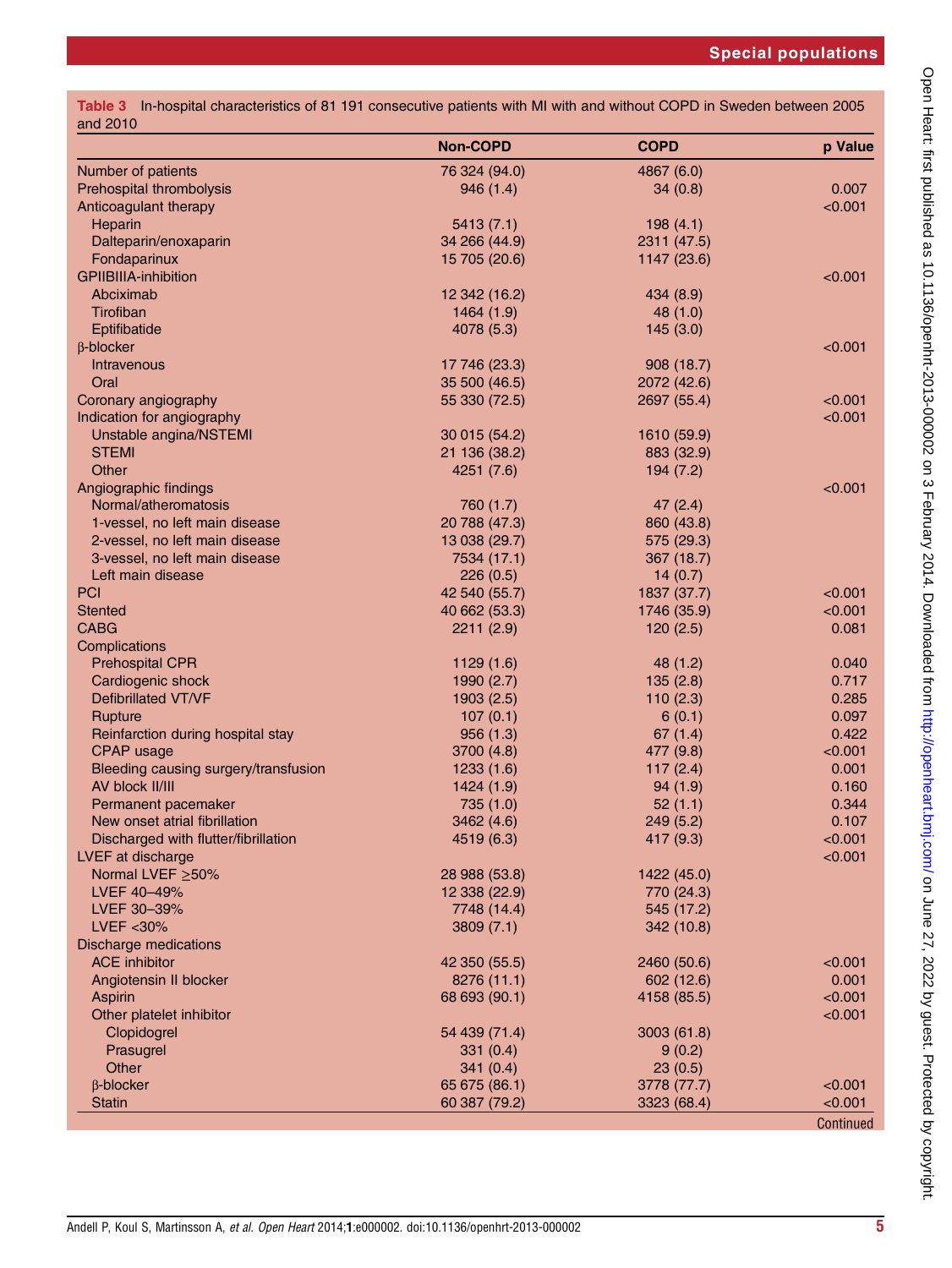Ta

|                                                                                                                                                                                                                                                                                                                                                                                                                                                                                                                                            | <b>Non-COPD</b> | <b>COPD</b> | p Value |
|--------------------------------------------------------------------------------------------------------------------------------------------------------------------------------------------------------------------------------------------------------------------------------------------------------------------------------------------------------------------------------------------------------------------------------------------------------------------------------------------------------------------------------------------|-----------------|-------------|---------|
| Calcium channel blocker                                                                                                                                                                                                                                                                                                                                                                                                                                                                                                                    | 9530 (12.5)     | 735 (15.1)  | < 0.001 |
| <b>Digoxin</b>                                                                                                                                                                                                                                                                                                                                                                                                                                                                                                                             | 2309(3.0)       | 294(6.0)    | < 0.001 |
| <b>Diuretic</b>                                                                                                                                                                                                                                                                                                                                                                                                                                                                                                                            | 22 910 (30.0)   | 2397 (49.3) | < 0.001 |
| <b>Nitrate</b>                                                                                                                                                                                                                                                                                                                                                                                                                                                                                                                             | 9736 (12.8)     | 878 (18.1)  | < 0.001 |
| <b>Warfarin</b>                                                                                                                                                                                                                                                                                                                                                                                                                                                                                                                            | 4039(5.3)       | 314(6.5)    | 0.008   |
| The count and percentage are presented for all categorical variables.<br>AV, atrioventricular; CABG, coronary arterial bypass graft surgery; COPD, chronic obstructive pulmonary disease; CPAP, continuous positive<br>airway pressure; CPR, cardiopulmonary resuscitation; LVEF, left ventricular ejection fraction; NSTEMI, non-ST-segment elevation myocardial<br>infarction; PCI, percutaneous coronary intervention; STEMI, ST-segment elevation myocardial infarction; VF, ventricular fibrillation; VT,<br>ventricular tachycardia. |                 |             |         |

#### **DISCUSSION**

ven

Currently, there is limited knowledge about the effect of concomitant COPD on patients with MI regarding mortality and other cardiovascular events, especially in patients with contemporary treatment including PCI, dual antiplatelet therapy and statins. Our nationwide and contemporary study has a large patient population and reflects the present MI care in Sweden well. Thus, it provides new information to the field of patients with MI with a concurrent COPD diagnosis.

## Patient characteristics

In our study, 6% of the study population had a COPD hospital discharge diagnosis, lower than the estimated prevalence of COPD in the general population (9–10%), a finding in accordance with the previously reported problems of underdiagnosis.<sup>3</sup> The increased age in the COPD group probably reflects that COPD is a late effect



Figure 1 A Kaplan-Meier plot showing the crude 1-year mortality for patients with chronic obstructive pulmonary disease (COPD) versus patients without COPD.

of lifelong smoking, but it could also be explained by underdiagnosis since COPD is relatively silent in early stages, and therefore the diagnosis does not surface until the manifestations are severe. As table 1 outlines, many of these patients also have previous cardiovascular events, in part due to a heavy smoking history but perhaps also due to reduced lung function and chronic inflammation of the lungs.

With regard to baseline characteristics and clinical presentation, several findings in our study are supported by previous studies. We found that patients with COPD had a larger burden of comorbidity and more atypical MI symptoms at presentation, in accordance with the findings of a previous study. $20$  However, we did not observe any differences in time delays from symptom onset to PCI or to the emergency room, as previously reported.<sup>20</sup> Our data also did not support a previous study showing higher rates of cardiogenic shock in patients with COPD.<sup>27</sup>

## **Treatments**

After an MI, many patients with COPD have previously not been prescribed β-blockers<sup>28</sup> because clinicians fear that β-blockers will provoke bronchospasm and induce respiratory failure, even though cardioselective β-blockers have been proven to be safe and should not be routinely withheld from patients with COPD.<sup>29</sup> Other types of standard post-MI treatment such as aspirin may also be used less often.<sup>22</sup>

As table 3 outlines, our findings are in line with these previous studies and show that standard post-MI treatment is withheld from patients with COPD more often than patients without COPD, especially with respect to β-blockers and surprisingly also statins which previously in observational studies have shown a dual cardiopulmonary protective effect.<sup>30</sup> A systematic review including nine previous studies suggests that statins may also have a beneficial role in the treatment of COPD in itself.<sup>31</sup>

## **Outcomes**

Previous studies have reported conflicting findings. Bursi et  $a^{\ell^1}$  reported a worse 5-year survival rate in patients with COPD (46%) compared to those without COPD (68%), and the association between COPD and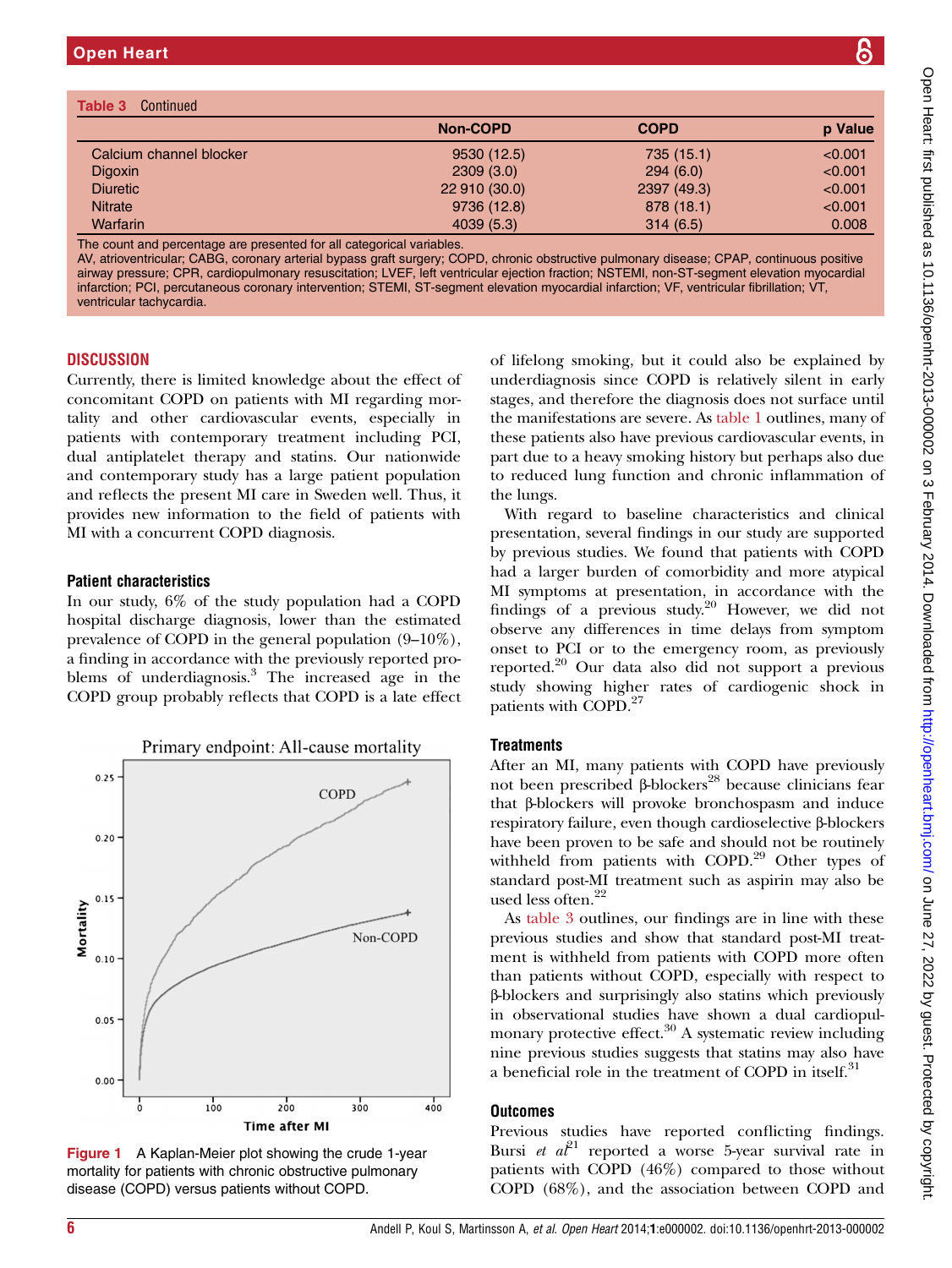| Table 4 Clinical endpoints for patients with COPD as compared to patients without COPD at 1 year |                                |                                |  |  |  |  |
|--------------------------------------------------------------------------------------------------|--------------------------------|--------------------------------|--|--|--|--|
| Crude HR (95% CI)                                                                                | Adjusted† HR (95% CI)          | Adjusted‡ HR (95% CI)          |  |  |  |  |
| 1.86 (1.76 to 1.98)***                                                                           | 1.32 (1.24 to 1.40)***         | 1.14 (1.07 to 1.21)***         |  |  |  |  |
| 1.17 (1.09 to 1.26)***                                                                           | 1.00 $(0.93 \text{ to } 1.08)$ | $0.99$ (0.92 to 1.06)          |  |  |  |  |
| 1.14 (0.93 to 1.40)                                                                              | 0.90 (0.73 to 1.12)            | $0.89$ (0.72 to 1.11)          |  |  |  |  |
| 1.45 (1.25 to 1.69)***                                                                           | 1.13 $(0.96 \text{ to } 1.32)$ | 1.12 $(0.96 \text{ to } 1.31)$ |  |  |  |  |
| 1.84 (1.70 to 1.99)***                                                                           | 1.46 (1.34 to 1.58)***         | 1.35 (1.24 to 1.47)***         |  |  |  |  |
|                                                                                                  |                                |                                |  |  |  |  |

\*p<0.05; \*\*p<0.01; \*\*\*p<0.001.

†Adjustment for age, gender, smoking and comorbidity.

‡Adjustment for age, gender, smoking, comorbidity, treatment during hospitalisation and discharge medications.

COPD, chronic obstructive pulmonary disease.

death was independent of age and risk factors (HR 1.30, 95% CI 1.10 to 1.54). In another study by Salisbury et  $aT^2$ , patients with COPD had a twofold higher 1-year mortality rate after adjustment for baseline differences (HR 2.00, 95% CI 1.44 to 2.79) and higher rehospitalisation rates (HR 1.22, 95% CI 1.01 to 1.48). On the other hand, the older study by Behar et  $a^{32}$  did not find an independent association between COPD and a higher risk of early death or long-term mortality among survivors of acute MI.

Our study showed that patients with a prior COPD hospital discharge diagnosis had a considerably higher crude 1-year mortality after an MI (HR 1.86, 95% CI 1.76 to 1.98) compared to patients without COPD with an MI. However, we could show that this association was greatly lowered after adjusting for baseline characteristics and comorbidities (HR 1.32, 95% CI 1.24 to 1.40) and, perhaps most importantly, after also adjusting for different treatment patterns, only a modest increase in adjusted mortality remained (HR 1.14, 95% CI 1.07 to 1.21).

Therefore, our results indicate that patients with COPD with an MI constitute a very high risk group with a nearly doubled unadjusted mortality rate compared to patients without COPD with an MI and that the excess mortality could perhaps be lowered with more aggressive evidence-based treatments for both the MI as well as concomitant diseases. However, our results are only suggestive and it would require a prospective, interventional study to confirm our findings. COPD was not independently associated with a higher 1-year re-admission for reinfarction, new-onset stroke or new-onset bleeding rate but was independently associated with an increased newonset heart failure rate.

The observed association between a prior COPD diagnosis before MI and a higher frequency of subsequent new onset of heart failure even after multivariate adjustment raises several questions. Not much is known about the association of heart failure and COPD. Previous authors have suggested a common inflammatory background between the conditions.<sup>33</sup> The actual prevalence of decreased left ventricular function in patients with COPD is largely unknown and clinically poorly defined.33 34 Shared signs, symptoms and pulmonary function test findings between heart failure and COPD further complicate the relationship. Patients with COPD

may suffer from pulmonary hypertension,<sup>35</sup> which could lead to right ventricular dysfunction,<sup>36</sup> and because of a similar symptomatology between cor pulmonale and true left ventricular failure, it is hard to discern and distinguish the exact aetiology of the heart failure diagnosis. Dyspnoea and exercise intolerance are cardinal symptoms for COPD and heart failure resulting in diagnostic difficulties, and misclassification in the National Patient Registry cannot be ruled out. However, in the present study, patients with COPD did have a higher rate of decreased left ventricular ejection fraction at discharge and they were also undertreated post-MI with guideline recommended secondary prevention medications. This could lead to a higher frequency of newonset heart failure.

## Limitations

Our study design was observational, and thus a certain degree of residual confounding cannot be ruled out. Since COPD is an underdiagnosed disease,  $4\frac{5}{2}$  a number of patients in the non-COPD group could have met the criteria for COPD if they had been thoroughly investigated with spirometry, an inherent limitation of any retrospective COPD study.<sup>37</sup> The underdiagnosis of COPD could potentially result in an under-representation in the registry that could underestimate our findings. Furthermore, we did not have optimal data regarding the patients' smoking history, as pack-years, date of smoking cessation and information about smoking post-MI were lacking. We also did not have information on pulmonary function testing, such as FEV1/forced vital capacity ratios, and therefore the severity of COPD diagnoses cannot be evaluated in our patient population. Moreover, a wide range of physicians has diagnosed the COPD cases, and thus the criteria for COPD may differ between patients in the population. The same problem is applicable to the heart failure diagnoses. However, the validity of COPD and heart failure diagnoses in national Swedish registers has recently been reported to be good.<sup>25</sup> <sup>38</sup>

## **CONCLUSIONS**

The main finding in this nationwide study of patients with MI with contemporary treatment including dual antiplatelet treatment and PCI was that a COPD